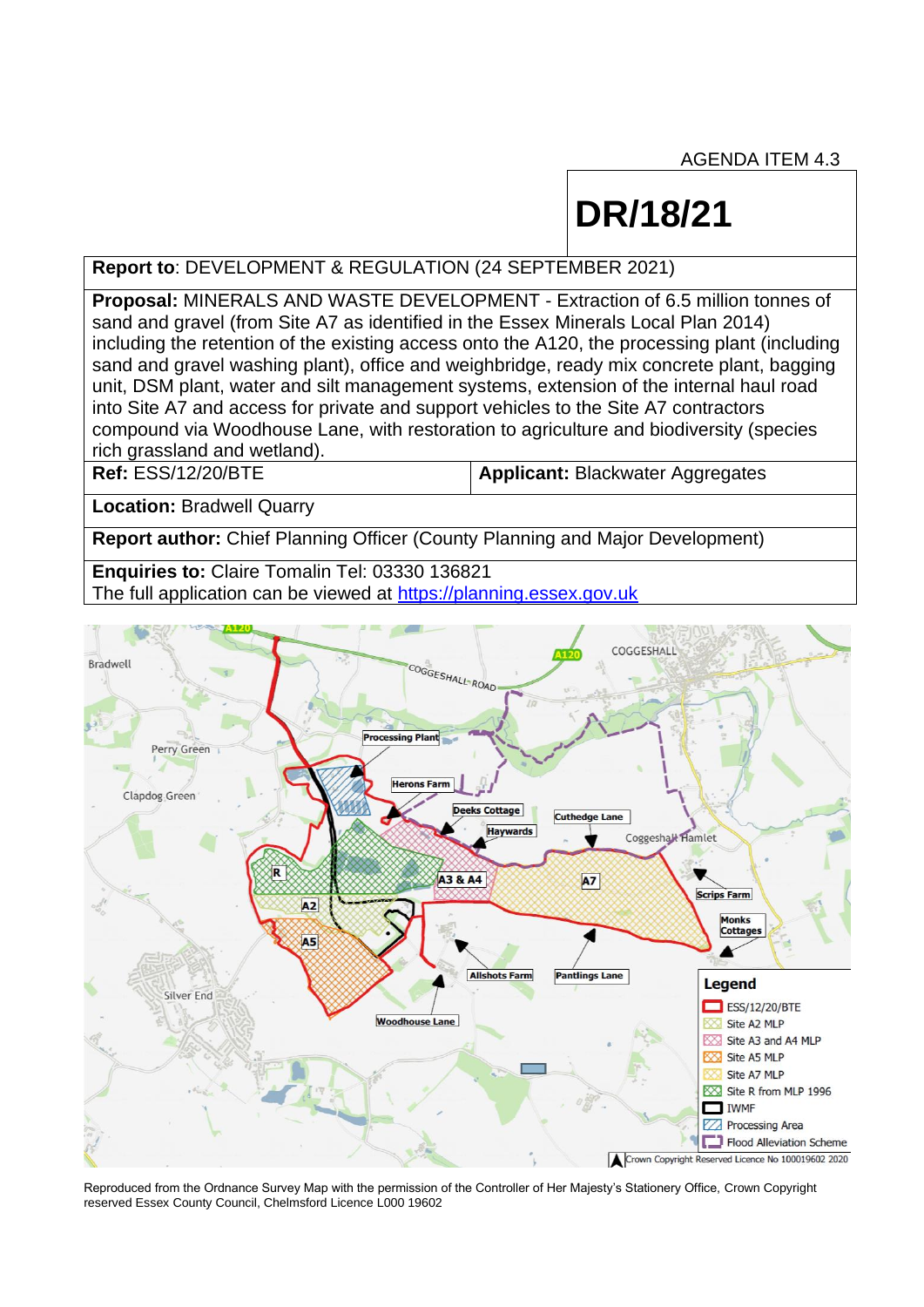# **1. BACKGROUND**

This planning application to extract 6.5 million tonnes of sand and gravel from Reserved Site A7 of the Minerals Local Plan was previously considered by the [Development & Regulation](https://cmis.essex.gov.uk/essexcmis5/CalendarofMeetings/tabid/73/ctl/ViewMeetingPublic/mid/410/Meeting/4599/Committee/37/SelectedTab/Documents/Default.aspx) Committee in September 2020. The Committee resolved to grant planning permission, subject conditions and a legal agreement to be completed within 12 months.

The purpose of this report is to update members as to the consideration of the application and seek additional time to complete the legal agreement.

## **2. SITE**

Bradwell Quarry lies 6km east of Braintree. Bradwell Quarry is located between the villages of Bradwell Silver End, Kelvedon and Coggeshall.

The application area includes the whole of Bradwell Quarry including the existing access, infrastructure and previous extraction areas as well as proposed new extension area, Reserved Site A7 of the Minerals Local Plan. The application site area is 325ha. The area of proposed new extraction is Reserved Site A7, an area of 94ha (of which 65ha would be quarried) (hereafter referred to as Site A7). The remaining application area is made up of the processing plant area, lagoons, access road and previously worked areas, including site A5 currently being extracted.

Site A7 lies to the south of Cuthedge Lane and to the north by Pantlings lane, a bridleway with hedges on both sides for most of its length. The closest village to Site A7 is Coggeshall to the north north east, with the outskirts of the village approximately 800m from the site. Coggeshall Hamlet lies north east of Site A7 approximately 500m away.

There is an existing private access road (approximately 1km long) from the A120 to the quarry processing area. Site A7 would be accessed via an internal haul road to the processing area.

Site A7 extraction area is currently made up of 4 arable agricultural fields.

The site is situated on a plateau approx. 50m AOD with a very slight fall from west to east of 5m

The geology of the site comprises boulder clay varying between 2.5m and 13m thick (average 7.5m), Kesgrave sands and gravels varying between 2m to 13m thick (average 6m – the mineral to be worked) overlying more than 70m of London clay.

# **3. PROPOSAL**

The application is for the extraction of 6.5 million tonnes of sand and gravel over 8 to 10 years, with progressive restoration completed within 12 years.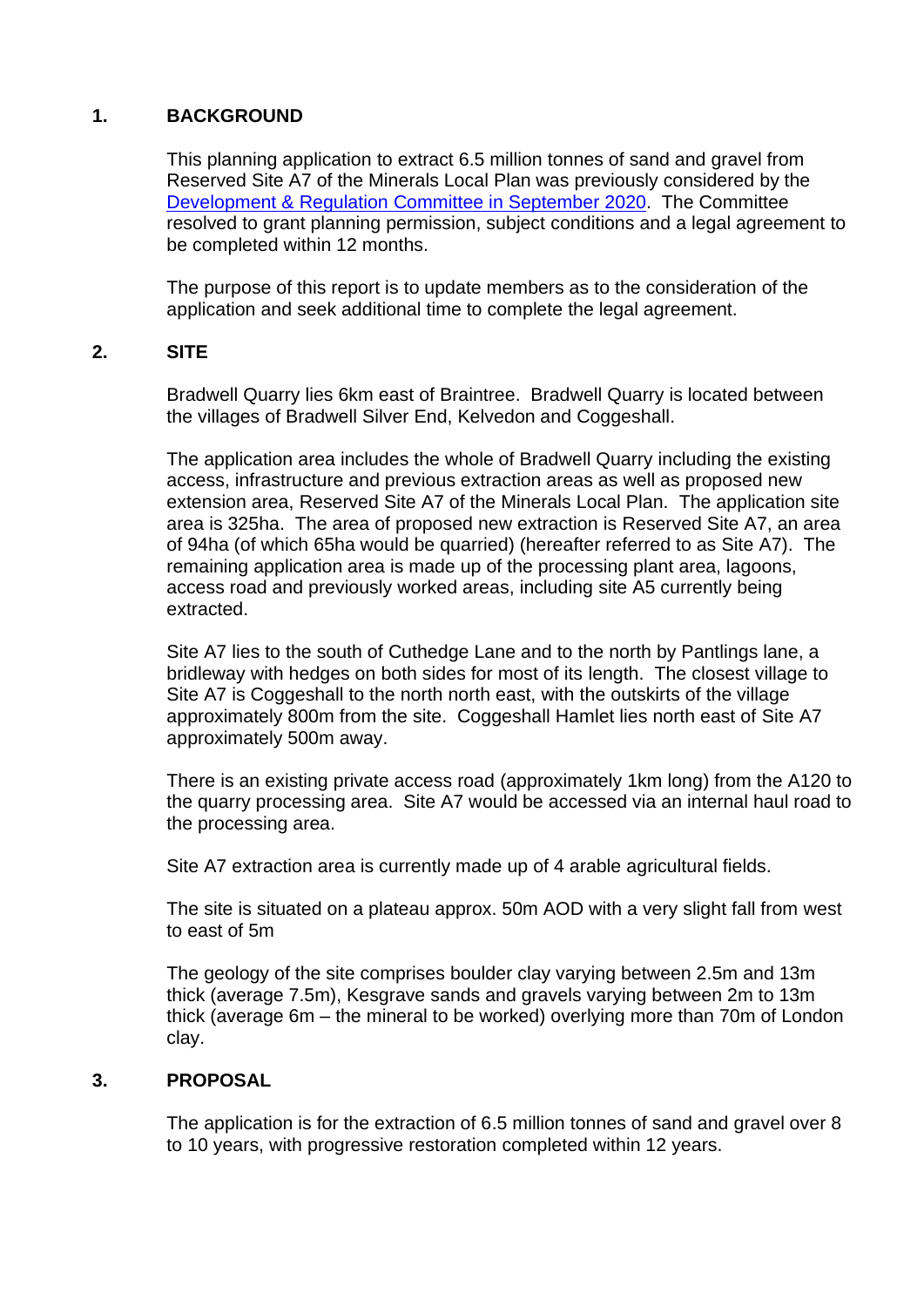The application includes the retention of the existing infrastructure, including the haul road to the A120, and all existing primary and secondary processing plant, including offices and weighbridge, sand and gravel washing plant, ready mix concrete plant, bagging plant, dry silo mortar plant and existing silt and water management systems.

Sand and gravel would be extracted and transported by dump trucks on an internal haul road, passing through restored phases A3 and A4, the haul road would be bunded on both sides. Mineral would be processed through the existing processing facility.

The restoration of Site A7 would be back to mainly agricultural/arable use.

The proposed hours of operation for both the Bradwell Quarry processing area and extraction operations and vehicles leaving and arriving at the site would be Monday to Friday 07:00 to 18:30 hours and Saturday mornings 07:00 to 13:00 hours with no operations on Sundays or Public Holidays, which are the same as those for the existing operation. There are also permitted extended hours of operation for the bagging plant between 06:00 and 07:00 and 18:30 and 22:00 hours Monday to Friday, but this only permits bagging of the material, not its export. There is also a resolution (subject to a legal agreement) to permit extended hours of operation for the Dry Silo Mortar plant (DSM), the same as those for the bagging plant, but similarly no HGV movements during the extended hours. These extended hours for the DSM would be included in the permission for Site A7 if granted.

The proposed HGV traffic movements are a maximum of 590 movements (295 in and 295 out) per day Monday to Friday and 294 movements (147 in and 147 out) per day Saturdays, with an average of 458 per day (Monday to Friday averaged over a calendar year). This would remain the same as the current approved HGV traffic for the existing quarry.

#### **4. POLICIES**

Policies of the, Minerals Local Plan (MLP) 2014, Waste Local Plan (MLP) 2017 and Braintree Core Strategy (BCS) adopted September 2011 and Braintree District Local Plan Review (BDLPR) adopted July 2005 were taken into account in the determination of the application.

In February 2021 Braintree District Council adopted Section 1 of Braintree Local Plan (BLP S1), replacing some of policies of the Braintree District Council Local Development Framework Core Strategy (BCS) Adopted 2011. However, some policies of the Braintree District Local Plan Review (BDLPR) 2005 remain relevant. The following policies are those of the Braintree development plan documents now considered relevant to this application and the conditions proposed to be imposed:

BRAINTREE DISTRICT LOCAL PLAN (BLP S1) 2013-2033 Section 1 SP 7 Place Shaping Principles

BRAINTREE DISTRICT COUNCIL LOCAL DEVELOPMENT FRAMEWORK CORE STRATEGY (BCS) adopted 2011 CS5 Countryside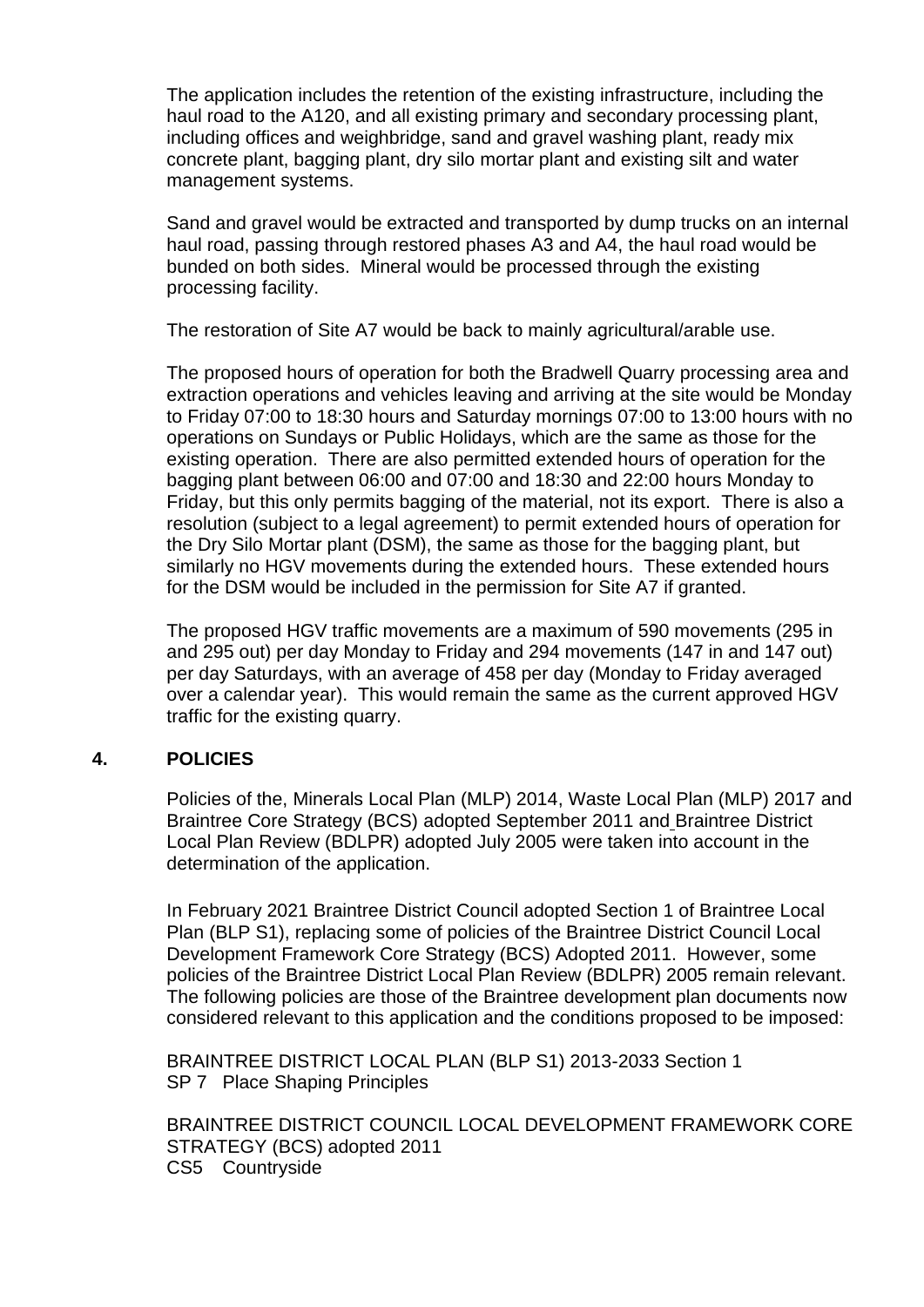CS8 Natural Environment and Biodiversity

BRAINTREE DISTRICT LOCAL PLAN REVIEW (BDLPR) 2005

- RLP 36 Industrial and Environmental Standards
- RLP 62 Development Likely to Give Rise to Pollution, or the Risk of Pollution
- RLP 63 Air quality
- RLP 65 External Lighting
- RLP 72 Water Quality
- RLP 80 Landscape Features and Habitats
- RLP 81 Trees, Woodlands, Grasslands and Hedgerows
- RLP 84 Protected species
- RLP 87 Protected Lanes
- RLP 90 Layout and Design of Development
- RLP 100 Alterations, extensions and changes of use to Listed Buildings and their settings
- RLP 101 Listed agricultural buildings
- RLP 105 Archaeological Evaluation
- RLP 106 Archaeological Excavation and Monitoring

NEIGHBOURHOOD PLANS

#### **Bradwell With Pattiswick Neighbourhood Plan 2019**

Policy 1 Protecting and enhancing the Natural Environment and Green **Infrastructure** 

## **Kelvedon PC & Coggeshall PC (adjacent) Neighbourhood Plans**

Both parishes have emerging plans

On 20 July 2021 the National Planning Policy Framework (NPPF) was revised and sets out the Government's planning policies for England and how these should be applied.

While some changes were made to the NPPF, it is not considered the changes made were material to the consideration of the current application.

Paragraph 48 of the NPPF states, in summary, that local planning authorities may give weight to relevant policies in emerging plans according to the stage of preparation of the emerging plan; the extent to which there are unresolved objections to relevant policies and the degree of consistency of the relevant policies in the emerging plan to the NPPF. ECC has started on the review of the Essex Minerals Local Plan, however the plan is at too earlier stage to be given any weight.

#### **5. APPRAISAL**

The key issues for consideration are:

- Changes to Braintree District Council Development Plan & NPPF
- Latest position regarding the Legal Agreement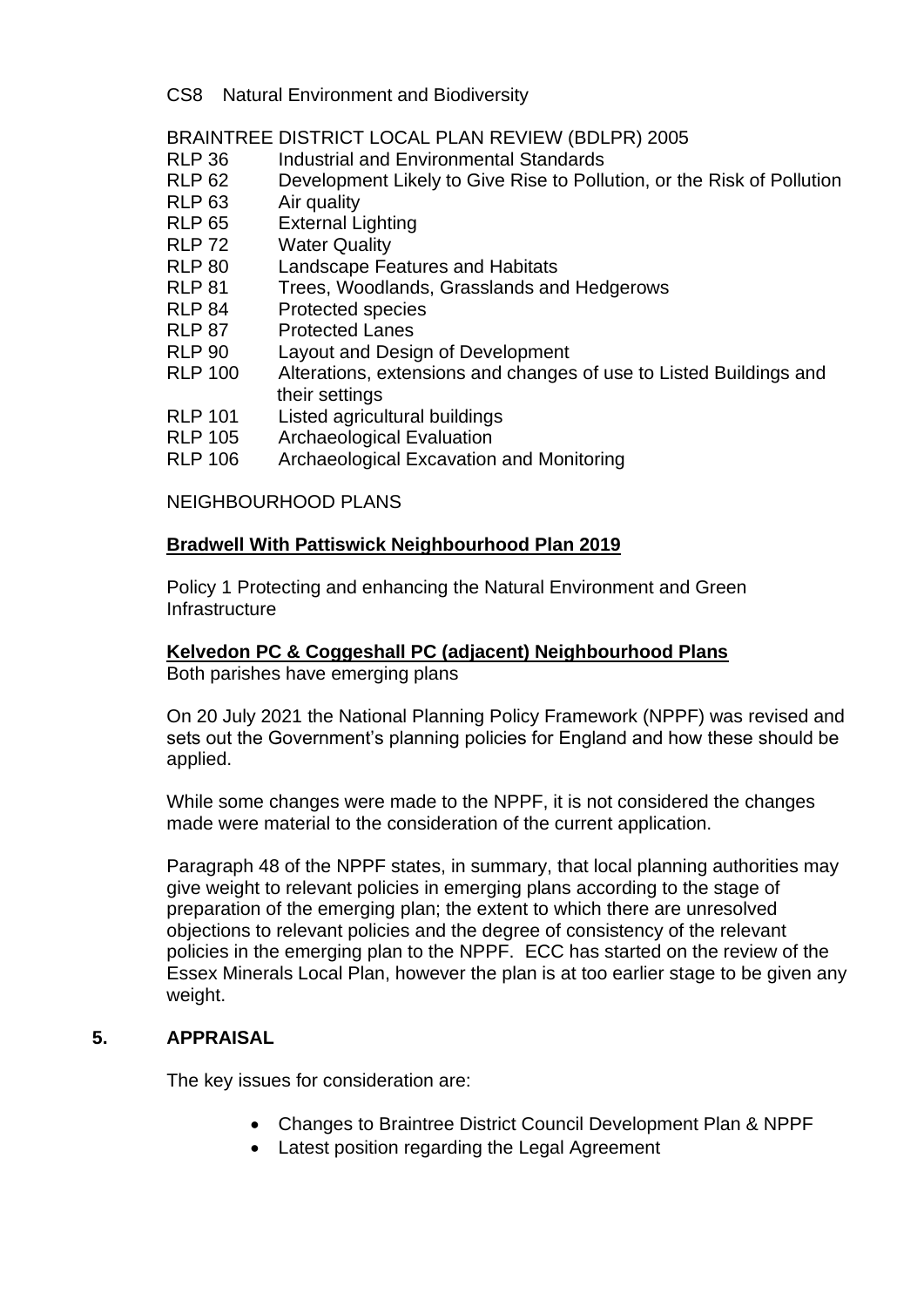#### CHANGES TO BRAINTREE DISTRICT COUNCIL DEVELOPMENT PLAN & NPPF

It is acknowledged that since the resolution in September 2020 the Braintree Local Plan 2013-2033 Section 1 has been adopted and this does impact upon particular policies against which the application should be considered.

In particular Policy CS9 (Historic & Built Environment) of the BCS was taken into consideration in September 2020 and this has now been superseded by BLP S1 policy SP 7 (Place Making Policy). The substance of the policy has not changed in that it seeks to ensure high quality design and protect historic assets.

The NPPF was also revised in July 2021, however the changes made relate mainly to built development and do not impact upon the consideration or recommendation previously made.

As the substance of the polices with respect to the consideration of this application have not changed, it is therefore considered there has been no material change in circumstances that would amend the recommendation, except that it is acknowledged the reasons for conditions need to be updated to reflect the changes in relevant development plan policies.

LATEST POSITION REGARDING THE LEGAL AGREEMENT

The legal agreement has been drafted in accordance with the heads of terms set out in the September 2020 Committee Report. Due to the number of land interests within the application site, there a number of parties involved in the agreement, which has resulted in delays in the drafting process. The agreement will not be completed this month, i.e. within the 12 months of the original Committee Resolution in Sept 2020.

It is therefore requested that a further 6 months be given to complete the legal agreement. The planning permission cannot be issued until the legal agreement has been completed.

If there should be a significant change in planning policy or a material change in circumstances prior to the agreement being completed, then the matter will be referred back to the Committee for reconsideration prior to the issue of the decision notice.

#### **6. RECOMMENDED**

That planning permission be granted subject to

- i. The prior completion, within 6 months, of Legal Agreements under the Planning and Highways Acts to secure obligations as set out in the recommendation of the September 2020 Committee Report
- ii) And conditions as set out in Appendix 1.